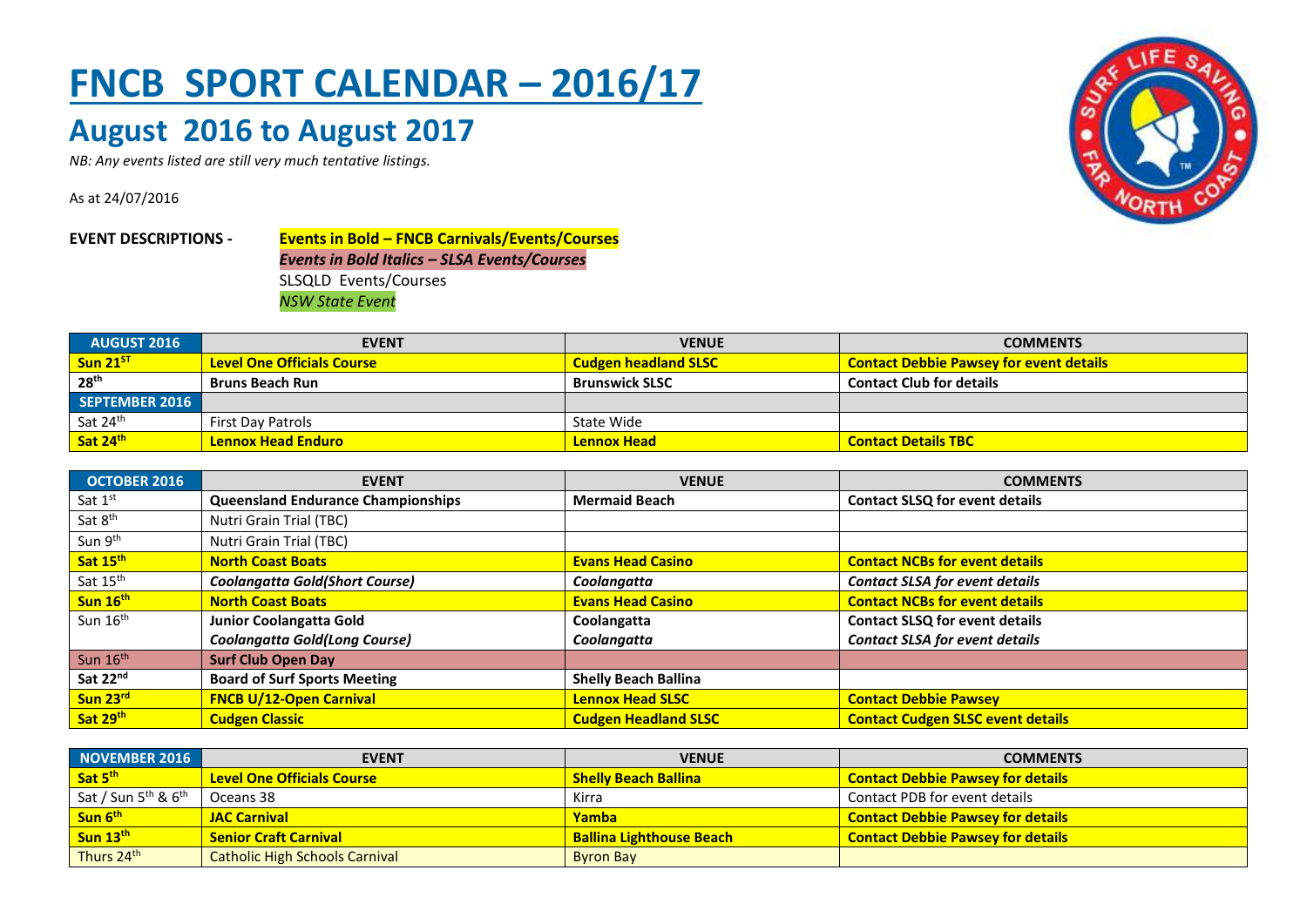| Sun 27th             | <b>JAC Teams Carnival</b>             | <b>Byron Bay</b>                | <b>Contact Debbie Pawsey for details</b> |
|----------------------|---------------------------------------|---------------------------------|------------------------------------------|
| <b>DECEMBER 2016</b> | <b>EVENT</b>                          | <b>VENUE</b>                    | <b>COMMENTS</b>                          |
| Sun 4th              | <b>Senior Carnival</b>                | Cudgen                          | <b>Contact Debbie Pawsey for details</b> |
| Sat 10th             | Interbranch                           | The Lakes, Central Coast Branch | <b>Contact Debbie Pawsey for details</b> |
| Sun 11 <sup>th</sup> | Interbranch                           | The Lakes, Central Coast Branch | <b>Contact Debbie Pawsey for details</b> |
| Sat 17th             | Oceans 38                             | Tugun                           | Contact PDB for event details            |
| Sun 18th             | Oceans 38                             | Tugun                           | Contact PDB for event details            |
| <b>JANUARY 2017</b>  | <b>EVENT</b>                          | <b>VENUE</b>                    | <b>COMMENTS</b>                          |
| Sat 7 <sup>th</sup>  | Oceans 38                             | Broadbeach                      | Contact PDB for event details            |
| Sun 8 <sup>th</sup>  | Oceans 38                             | <b>Broadbeach</b>               | Contact PDB for event details            |
| Fri 13th             | <b>SSCB Surf Rescue Championships</b> | <b>TBA</b>                      | Contact SSCB for event details           |
|                      | <b>SCB Surf Rescue Championships</b>  | <b>Mermaid Beach</b>            | Contact SCB for event details            |
|                      | PDB Surf Rescue Championships         | Pacific                         | Contact PDB for event details            |
| Sat 14th             | <b>SSCB Surf Rescue Championships</b> | <b>TRA</b>                      | Contact SSCB for event details           |
|                      | <b>SCB Surf Rescue Championships</b>  | <b>Mermaid Beach</b>            | Contact SCB for event details            |
|                      | PDB Surf Rescue Championships         | Pacific                         | Contact PDB for event details            |
| Sun 15 <sup>th</sup> | <b>JAC Carnival</b>                   | <b>Cabarita Beach</b>           | <b>Contact Debbie Pawsey for details</b> |
| Sun 15 <sup>th</sup> | <b>SSCB Surf Rescue Championships</b> | <b>Mermaid Beach</b>            | Contact SCB for event details            |
|                      | <b>SCB Surf Rescue Championships</b>  |                                 |                                          |
| Sat 21st             | <b>Board of Surf Sports Meeting</b>   | <b>Shelly Beach Ballina</b>     |                                          |
| Sat 21st             | Murphy Builders Carnival              | Maroochydore                    | Contact SSCB for event details           |
| Sat 21st             | <b>Gold Coast Boardriding</b>         | <b>TBA</b>                      | Contact SCB for event details            |
| Sun 22nd             | Murphy Builders Carnival              | Maroochydore                    | Contact SSCB for event details           |
|                      |                                       |                                 |                                          |
| Sun 22nd             | <b>Gold Coast Boardriding</b>         | <b>TBA</b>                      | Contact SCB for event details            |
| Thu 26 <sup>th</sup> | <b>Australia Day</b>                  |                                 |                                          |
| Sat 28th             | <b>JAC Branch Titles</b>              | Yamba                           | <b>Contact Debbie Pawsey for details</b> |
| Sun 29th             | <b>JAC Branch Titles</b>              | Yamba                           | <b>Contact Debbie Pawsey for details</b> |

| FEBRUARY 2017        | <b>EVENT</b>                                 | <b>VENUE</b>            | <b>COMMENTS</b>                                     |
|----------------------|----------------------------------------------|-------------------------|-----------------------------------------------------|
| Fri 3rd              | NSW Country Titles Team Manager Briefing 6pm | <b>South West Rocks</b> | Refer NSW state Circular                            |
| Sat 4th              | <b>NSW Country Titles</b>                    | <b>South West Rocks</b> | Refer NSW state Circular                            |
| Sun 5 <sup>th</sup>  | <b>NSW Country Titles</b>                    | <b>South West Rocks</b> | Refer NSW state Circular                            |
| Sat 11 <sup>th</sup> | <b>SSCB Masters Branch Championships</b>     | <b>TBA</b>              | Contact SSCB for event details                      |
|                      | SCB Senior Branch Championships              | <b>TBA</b>              | <b>Contact South Coast Branch for event details</b> |
|                      | PDB Senior Branch Championships              | Coolangatta             | Contact PDB for event details                       |
| Sun 12 <sup>th</sup> | <b>SSCB Senior Branch Championships</b>      | <b>TBA</b>              | Contact SSCB for event details                      |
| Sunday 19th          | <b>FNC Branch Championships</b>              | <b>Byron Bay</b>        | <b>Contact Debbie Pawsey for details</b>            |
| Fri 24 <sup>th</sup> | <b>Queensland Surf Rescue Championships</b>  | <b>TBC</b>              | <b>Contact SLSQ for event details</b>               |
| Sat 25th             | <b>Queensland Surf Rescue Championships</b>  | <b>TBC</b>              | <b>Contact SLSQ for event details</b>               |
| Sun 26th             | <b>Queensland Surf Rescue Championships</b>  | <b>TBC</b>              | <b>Contact SLSQ for event details</b>               |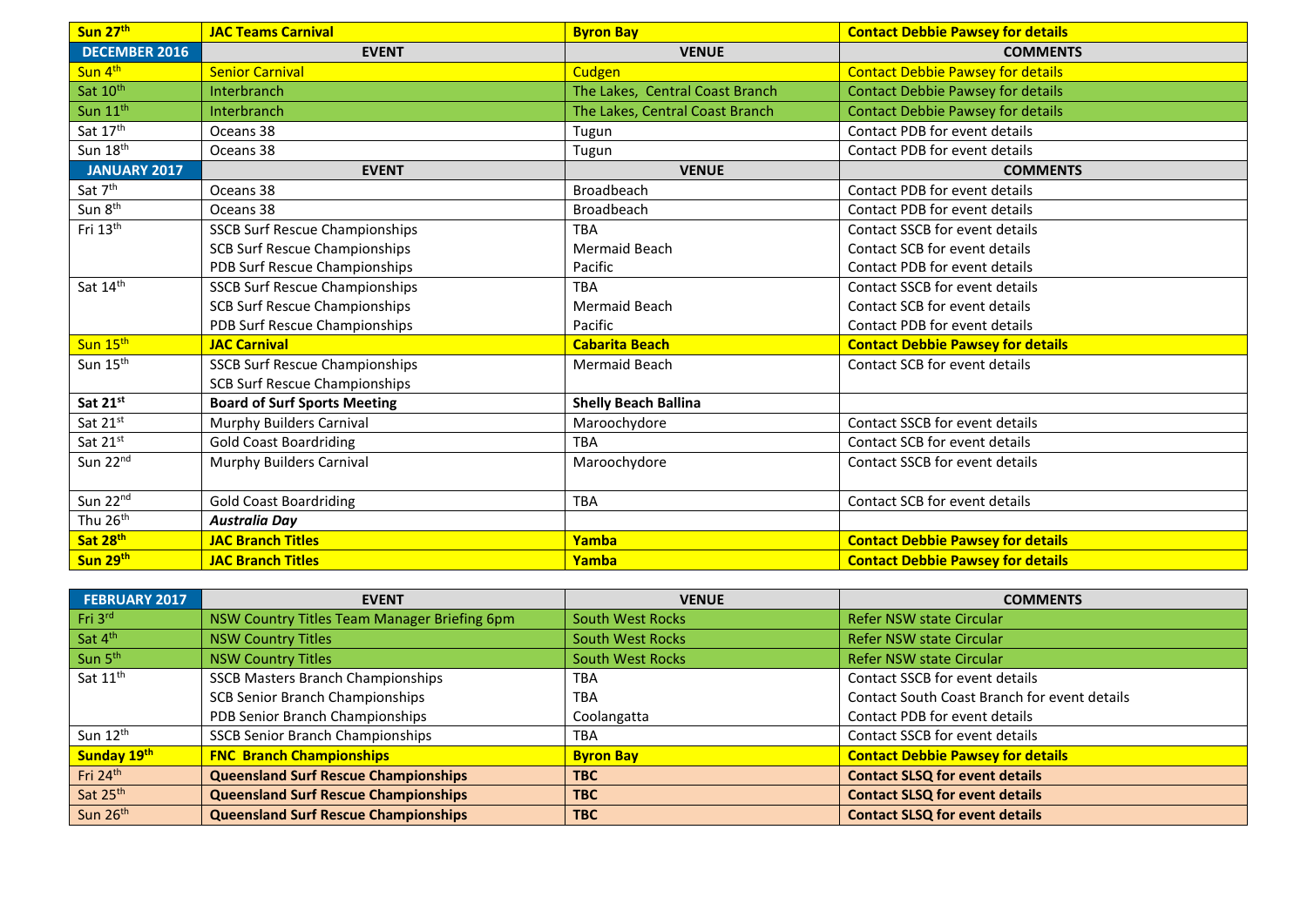| <b>MARCH 2017</b>     | <b>EVENT</b>                            | <b>VENUE</b>       | <b>COMMENTS</b>                       |
|-----------------------|-----------------------------------------|--------------------|---------------------------------------|
| Fri 3rd               | <b>Junior State Titles</b>              | Swansea Belmont    |                                       |
| Sat 4 <sup>th</sup>   | <b>Junior State Titles</b>              | Swansea Belmont    |                                       |
| Sun 5 <sup>th</sup>   | <b>Junior State Titles</b>              | Swansea Belmont    |                                       |
| Wed 8 <sup>th</sup>   | <b>NSW State Masters</b>                | Swansea Belmont    |                                       |
| Thurs 9th             | <b>NSW State Masters</b>                | Swansea Belmont    |                                       |
| Fri 10 <sup>th</sup>  | <b>NSW State Masters</b>                | Swansea Belmont    |                                       |
| Sat 11 <sup>th</sup>  | <b>Open State Titles</b>                | Swansea Belmont    |                                       |
| Sun 12th              | <b>Open State Titles</b>                | Swansea Belmont    |                                       |
| Sat 25 <sup>th</sup>  | <b>Australian Youth Championships</b>   | <b>North Kirra</b> | <b>Contact SLSA for event details</b> |
| Sun 26 <sup>th</sup>  | <b>Australian Youth Championships</b>   | <b>North Kirra</b> | <b>Contact SLSA for event details</b> |
| Mon $27th$            | <b>Australian Masters Championships</b> | <b>North Kirra</b> | <b>Contact SLSA for event details</b> |
| Tues 28th             | <b>Australian Masters Championships</b> | <b>North Kirra</b> | <b>Contact SLSA for event details</b> |
| Wed 29th              | <b>Australian Championships</b>         | <b>North Kirra</b> | <b>Contact SLSA for event details</b> |
| Thur 30 <sup>th</sup> | <b>Australian Championships</b>         | <b>North Kirra</b> | <b>Contact SLSA for event details</b> |
| Fri $31st$            | <b>Australian Championships</b>         | <b>North Kirra</b> | <b>Contact SLSA for event details</b> |

| <b>APRIL 2017</b>    | <b>EVENT</b>                    | <b>VENUE</b>       | <b>COMMENTS</b>                       |
|----------------------|---------------------------------|--------------------|---------------------------------------|
| Sat 1st              | <b>Australian Championships</b> | <b>North Kirra</b> | <b>Contact SLSA for event details</b> |
| Sun $2^{nd}$         | <b>Australian Championships</b> | <b>North Kirra</b> | <b>Contact SLSA for event details</b> |
| Fri 14 <sup>th</sup> | <b>Good Fridav</b>              |                    |                                       |
| Sat 15th             | <b>Easter Saturday</b>          |                    |                                       |
| Sun 16th             | <b>Easter Sunday</b>            |                    |                                       |
| Mon $17th$           | <b>Easter Mondav</b>            |                    |                                       |
| Tue 25 <sup>th</sup> | <b>ANZAC DAY</b>                |                    |                                       |

| <b>MAY 2017</b>      | <b>EVENT</b>                        | <b>VENUE</b>                   | <b>COMMENTS</b>               |
|----------------------|-------------------------------------|--------------------------------|-------------------------------|
| Sat 13 <sup>th</sup> |                                     |                                |                               |
| Sun 14th             | <b>FNCB Pool Rescue Competition</b> | <b>Lismore University Pool</b> |                               |
| Sat 20 <sup>th</sup> |                                     |                                |                               |
| Sun 21st             | PDB Pool Rescue Competition         | Palm Beach Currumbin Pool      | Contact PDB for event details |
| Sat 27th             | <b>Board of Surf Sports AGM</b>     | <b>Shelly Beach Ballina</b>    |                               |
| Sun 28 <sup>th</sup> |                                     |                                |                               |

| <b>JUNE 2017</b>                                                                                                                                 | <b>EVENT</b>    | <b>VENUE</b>                | <b>COMMENTS</b> |
|--------------------------------------------------------------------------------------------------------------------------------------------------|-----------------|-----------------------------|-----------------|
|                                                                                                                                                  |                 |                             |                 |
| $\frac{\mathsf{Sat}\,3^{\mathsf{rd}}}{\mathsf{Sun}\,4^{\mathsf{th}}}$<br>$\frac{\mathsf{Sat}\,10^{\mathsf{th}}}{\mathsf{Sat}\,10^{\mathsf{th}}}$ |                 |                             |                 |
|                                                                                                                                                  |                 |                             |                 |
| $\frac{3a+2b}{\text{Sun } 11^{\text{th}}}$<br>Sat 17 <sup>th</sup>                                                                               |                 |                             |                 |
|                                                                                                                                                  |                 |                             |                 |
| Sat 24 <sup>th</sup>                                                                                                                             | <b>FNCB AGM</b> | <b>Ballina Shelly Beach</b> |                 |